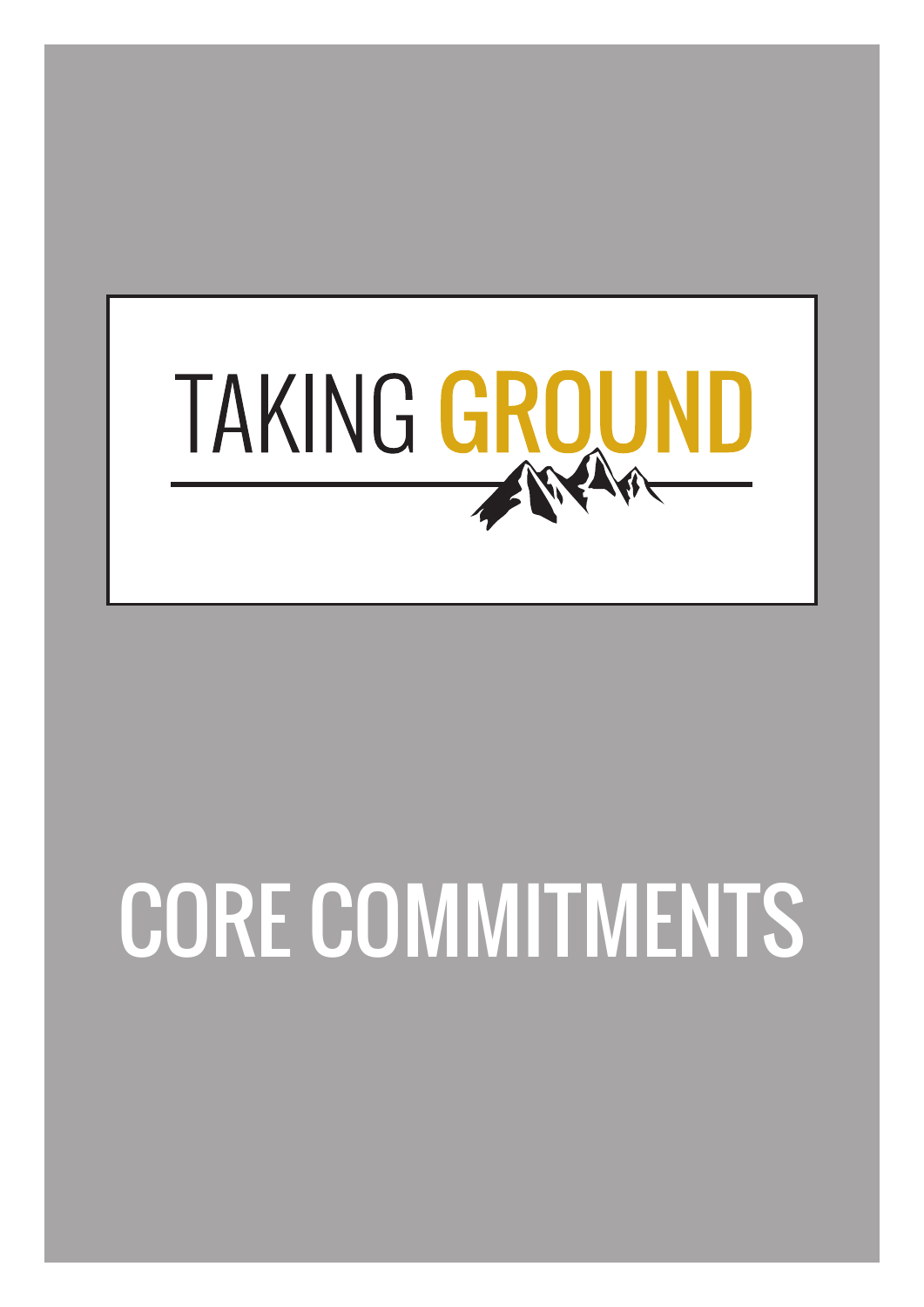## a family together!

**We have expressed our core commitments in a 3 staged model, successively setting out our place in God's wider evangelical family, within the charismatic family and our distinctive flavour as a Sphere within the Salt and Light family.** 

Those who lead our family of churches within Taking Ground have certain beliefs, values and commitments. This is how we want to live together in our part of the family of God. As leaders we will live according to these core commitments.

We will preach and teach these commitments in our churches, at our events, in our training. These are commitments we will constantly call our churches up to.

#### **MARTIN DUNKLEY**

#### **APOSTOLIC TEAM LEADER**

### 1 | we are evangelicals!

**This implies a commitment to certain beliefs as set out, for example, in the Evangelical Alliance (UK) Basis of Faith (www.eauk.org/about/basis-of-faith.cfm) and shared by the vast majority of Evangelicals worldwide:**

|              | We believe in                                                                                                                                                                                                                                   | <b>References and comments</b>                                                                                                                                                        |  |
|--------------|-------------------------------------------------------------------------------------------------------------------------------------------------------------------------------------------------------------------------------------------------|---------------------------------------------------------------------------------------------------------------------------------------------------------------------------------------|--|
| a            | The one true God who lives eternally in three persons - the Father, the Son and<br>the Holy Spirit.                                                                                                                                             | Deu 6:4; Gen 1:1; Isa 40:28; Joh 1:3; 4:24;<br>Col 1:16; 1Ti 2:5                                                                                                                      |  |
| $\mathbf b$  | The love, grace and sovereignty of God in creating, sustaining, ruling,<br>redeeming and judging the world.                                                                                                                                     | Gen 1:2; 2:7; Psa 103:1-22, 104:30; Job 34:14-15                                                                                                                                      |  |
| $\mathsf{C}$ | The divine inspiration and supreme authority of the Old and New Testament<br>Scriptures, which are the written Word of God - fully trustworthy for faith and<br>conduct.                                                                        | 2Pe 1:21; Mat 5:18; 2Ti 3:16; Tit 1:2; 1Th 2:13;<br>Jer 1:9; Pro 30:56; 2Sa 23:2; Mar 12:30; Act 4:25;<br>Rev 22:18-19                                                                |  |
| $\mathsf{d}$ | The dignity of all people, made male and female in God's image to love, be<br>holy and care for creation, yet corrupted by sin, which incurs divine wrath and<br>judgement.                                                                     | Gen 1:26; 2:7, 16-17; Mat 19:4; Col 1:16;<br>1Ti 2:13-14; Gen 3:1-24; 1Ti 2:13-14; Eph 2:3;<br>Psa 58:3; Jer 17:9; Rom 3:10-23; Isa 64:6                                              |  |
| e            | The incarnation of God's eternal Son, the Lord Jesus Christ - born of the virgin<br>Mary; truly divine and truly human, yet without sin.                                                                                                        | Isa 9:6; Mat 1:18-25; Luk 1:26-37; Joh 1:1-14;<br>Rev 19:13; 1Ti 3:16; 1Jo 5:7; Isa 7:14                                                                                              |  |
| f            | The atoning sacrifice of Christ on the cross: dying in our place, paying the price<br>of sin and defeating evil, so reconciling us with God.                                                                                                    | Rom 6:23; 2:23-25; 8:34; 1Jo 3:4; Isa 53:4-8,10;<br>Eze 18:20; Lev 17:11; Heb 7:25; 9,11-28; 10:1-<br>18; 1Pe 1:18 19; 2:24; 1Co 15:38; Luk 24:51;<br>Act 1:10-11; Col 1:27; 2Co 13:5 |  |
| g            | The bodily resurrection of Christ, the first fruits of our resurrection; his ascension<br>to the Father, and his reign and mediation as the only Saviour of the world.                                                                          | Mat 28:1-10; Joh 20:1-9; Act 1:1-10; 1Co 15                                                                                                                                           |  |
| h            | The justification of sinners solely by the grace of God through faith in Christ.                                                                                                                                                                | Rom 3:21-31; 4; 5:1-5                                                                                                                                                                 |  |
| i.           | The ministry of God the Holy Spirit, who leads us to repentance, unites us with<br>Christ through new birth, empowers our discipleship and enables our witness.                                                                                 | Joh 3:5; 6:44; 14:16-17, 26; 15:26; 16:6-11;<br>Act 1:8; 5:34; 1Co 2:11 14; 12:13;<br>Rom 6:9-11, 8:1-39; 1Jo 5:7                                                                     |  |
| j            | The Church, the body of Christ both local and universal, the priesthood of all<br>believers - given life by the Spirit and endowed with the Spirit's gifts to worship<br>God and proclaim the gospel, promoting justice and love.               | Eph 3:10-11; 4:11-13; Rom 12:3-8; Joh 12:44;<br>Luk 10:16; Mat 5:13-14; Mar 16:20; 2Ti 2:12;<br>2Pe 2:1-3                                                                             |  |
| k            | The personal and visible return of Jesus Christ to fulfil the purposes of God, who<br>will raise all people to judgement, bring eternal life to the redeemed and eternal<br>condemnation to the lost, and establish a new heaven and new earth. | 1Th 4:13-18; Joh 14:1-3; Zec 14:1-9;<br>Act 1:10-11; Luk 11:39; Rev 20:6; 1Co 15:51-2                                                                                                 |  |

an evangelical family **an evangelical family**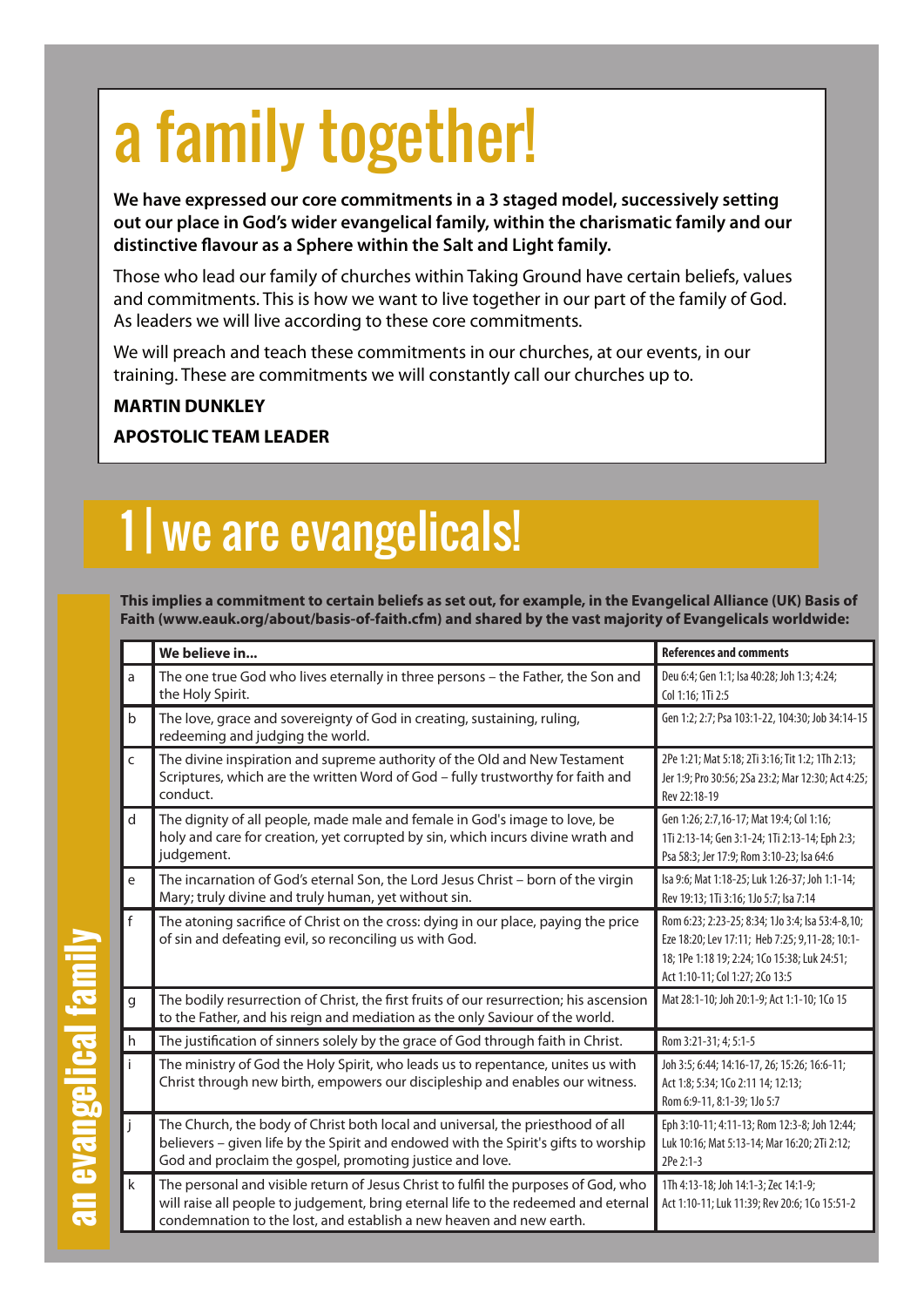#### 1 | evangelicals

We are part of the worldwide evangelical church.

#### 2 | charismatics

We are part of the charismatic church movement.

### 3 | taking ground

Our atmosphere and flavour as a family of churches.

## 2 | we are charismatics!

**We recognise that these convictions characterise very many Christian people in all sorts of networks, denominations and configurations. While not specific to Taking Ground, we are very committed to:**

|              |                                                                                                                                                                                                                                                                                                                                                                                                                                                                                                                                     | <b>References and comments</b>                                        |
|--------------|-------------------------------------------------------------------------------------------------------------------------------------------------------------------------------------------------------------------------------------------------------------------------------------------------------------------------------------------------------------------------------------------------------------------------------------------------------------------------------------------------------------------------------------|-----------------------------------------------------------------------|
| a            | <b>Living in the Spirit</b><br>We believe that the life of God comes to us through the Holy Spirit. We want to<br>experience God's manifest presence as we worship and pray in the Holy Spirit. We see<br>the Holy Spirit's ministry and gifts in the life of the believer and the church as a key to<br>holiness, fruitfulness and effective mission, as every member is thoroughly filled with the<br>Spirit, walks in step with the Spirit, and flows in the anointing and ministry of the Spirit.                               | Joh 1:33; 4:23-4; 7:37-39;<br>Eph 5:18-20; Gal 5:16-26;<br>Rom 8:5-17 |
| b            | <b>Building the church</b><br>We believe that God plans to change the world through His church, the Body of Christ.<br>We therefore want to see relationship at the heart of how we are called to build together;<br>celebration of believers' baptism and breaking of bread at the centre of our fellowship,<br>the release of 'every-member ministry', Ephesians 4 ministries as keys to God's mission;<br>and church-planting as a call of God in expanding His kingdom.                                                         | Eph 3:1-10; 4:1-16;<br>Phi 2:12-16; Rom 6:3-5;<br>1Co 11:17-34; 12    |
| C            | <b>Seeking the Kingdom</b><br>Christ's primary call on our lives is to be a people who are centred on Him and seeking<br>His Kingdom. We therefore are determined to seek God's Kingdom 24/7, in our families,<br>at work, in leisure, and in the family of the church. We want to keep being transformed<br>to be like the King. We want to preach, live and demonstrate the gospel of the Kingdom,<br>attending to issues of injustice, poverty and bondage in society.                                                           | Mat 6:33; 16:19;<br>Act 8:12; 19:8; 28:23                             |
| $\mathsf{d}$ | <b>Focusing on mission</b><br>We believe that God is on a mission to demonstrate his love to His world, to redeem the<br>world from its sin, and to gather a huge family to himself from across the nations. As<br>God's people, we must be on the same mission. Therefore we want to be proclaiming the<br>Good News; demonstrating the Good News in every aspect of culture and society; seeing<br>lives transformed by the power of Jesus; living the Good News; serving God in whatever<br>nations of the world he leads us to. | 2Co 5:11-21; Eph 4:17-6:9;<br>Rom 15:23-33                            |